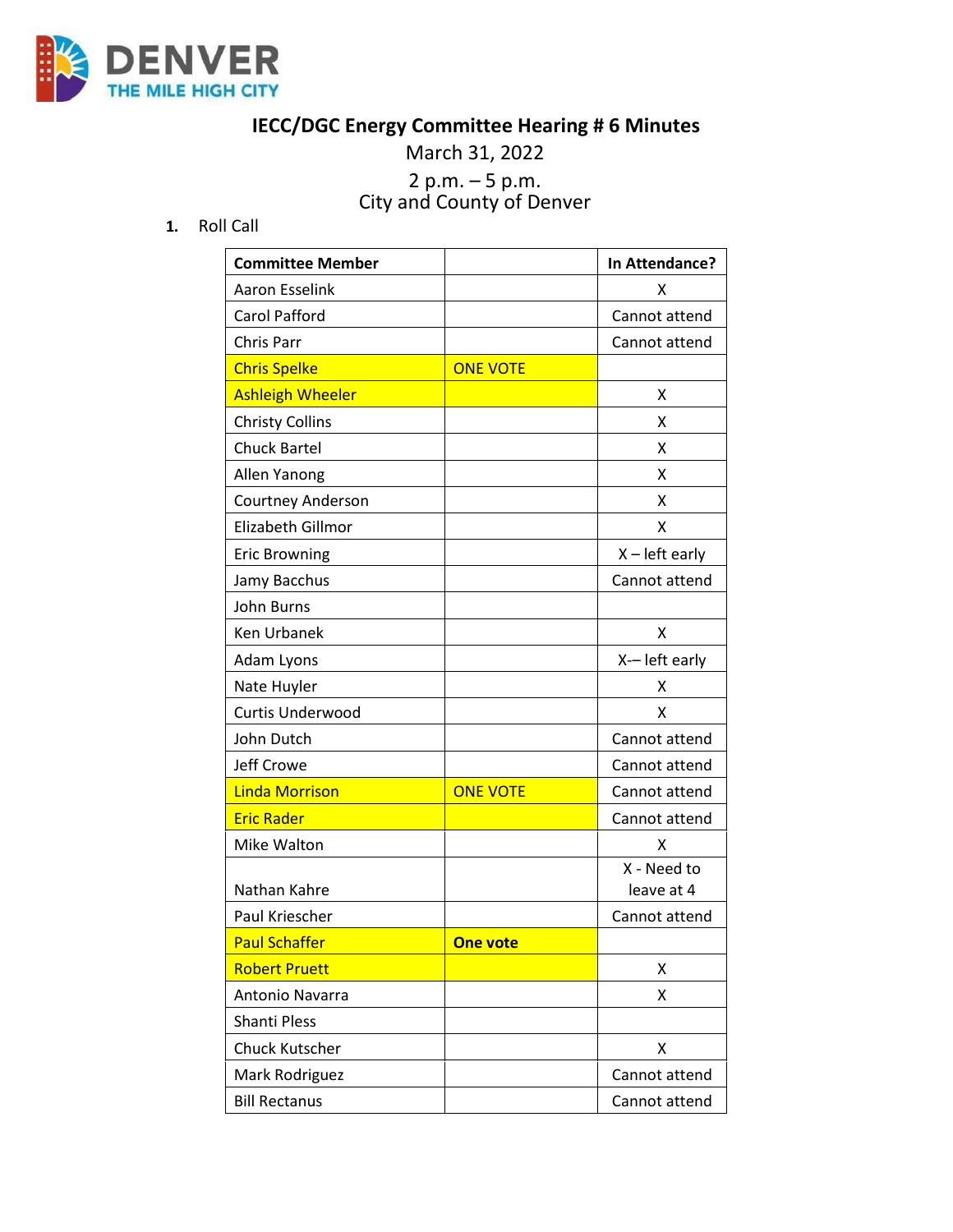| Bryan Kazin              |                 | Cannot attend |
|--------------------------|-----------------|---------------|
| <b>Alex Martin</b>       | <b>One vote</b> |               |
| <u>. Kevin Eronimous</u> |                 |               |
| Laura London             |                 |               |

- **2.** Approach for utilizing committee member time effectively and meet the community's goals. How to do this correctly?
	- a. Elizabeth: Is the committee being tasked with achieving Denver's goals no matter what or what is acceptable by the committee?
		- Denver: The aggregate knowledge of the committee can help guide the language of the proposals. If we feel the language as presented is implementable, then let's vote for it for the purpose of advance of the provisions. We want committee to speak their mind as we value their opinions. If we don't like what is in the proposal, is there a way to make it work so that it will pass? The calibration of proposals comes after the conversations we are having. We want to understand the framework of where the committee feels the stringency should be and then calibrate after proposals are selected.
- **3.** Introduction of key proposals for **IECC/DBC-Residential (non-voting)**
	- a. [#P39](https://www.denvergov.org/files/assets/public/community-planning-and-development/documents/ds/building-codes/code-adoption/amendment-proposals/iecc/iecc_r403.13_res.pdf) R403.13 Partial Space Heating Electrification
		- Public Discussions:
			- Eric: Single Family, Two-family, and IRC Townhouses are not meant to be covered in the Energize Denver Ordinance.
			- Maggie Thompson: City council is very supportive of proposals just like this. This will eventually need to be voted and approved upon by city council and it is imperative that the stringency of this proposal is met.
			- Lindsey Rasmussen: Representative of a Denver resident. Felt very restrained on my budget while purchasing a home but wanted to be climate conscious. Just moved into an all-electric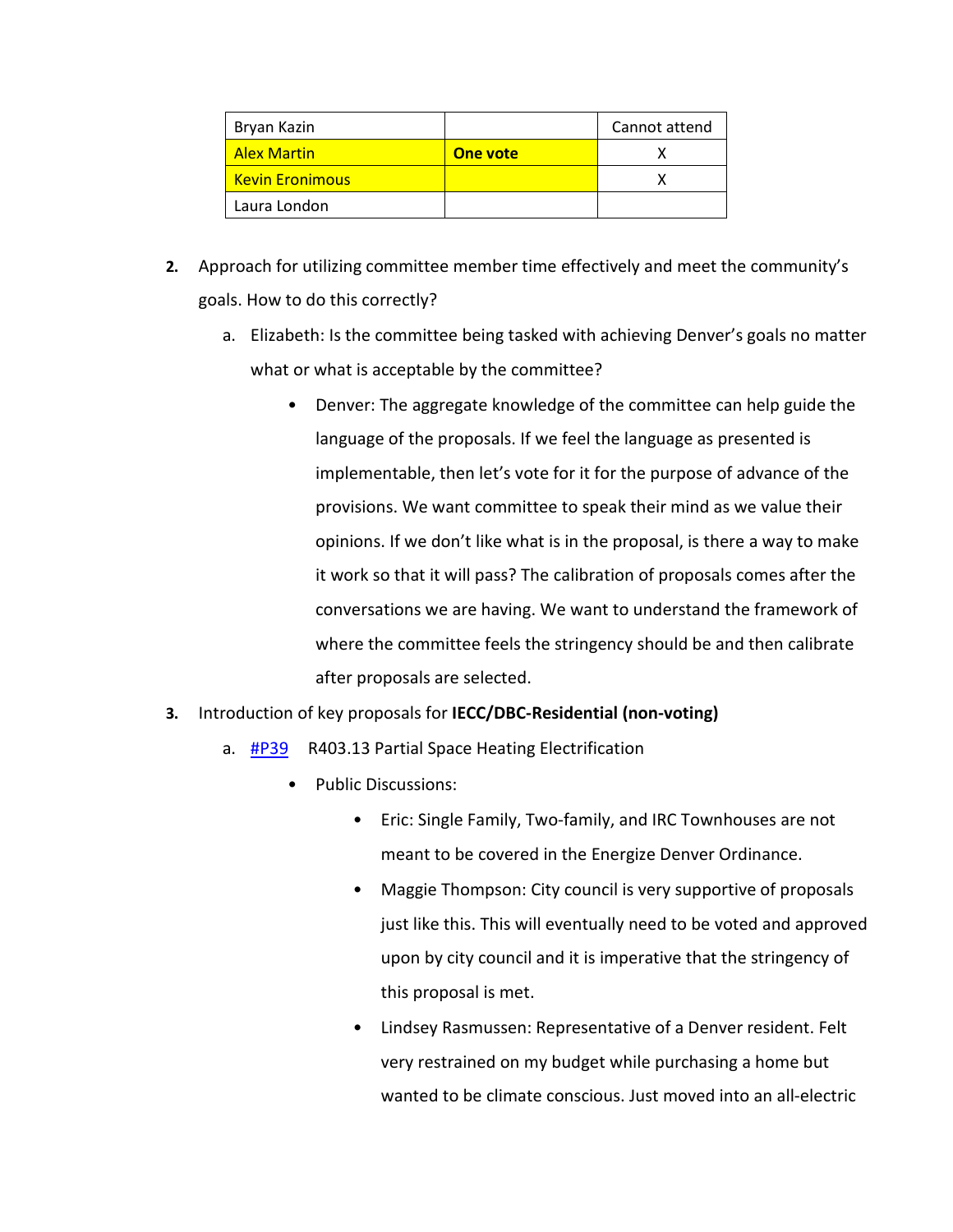home and love it. This is a community of young professionals which there isn't a lot of wealth. There is a miscommunication about having a sustainable home and it being overwhelm expensive.

- Jenny Willford: Share an experience retrofitting our home from gas to all-electric. Received quotes for a new gas system vs allelectric and they were very similar, except the electrician cost. Supplementary heat should be limited to electric resistance. This has a large impact on the metro area.
- Meera Fickling: Would like to be a responsible when it comes to climate change. Find a home that we can afford that is electric and it is very difficult. Would rather purchase all-electric from the start rather than retrofitting. Natural gas bills are very high and want protection from that volatility.
- Shawn LeMons: Mitsubishi representative- Heat pumps do not work in cold climate and there are different options to combat this. I've seen them operate -22 deg and has to do with the quality of operation and installation.
- Sarah Snead: Having asthma and as a renter there isn't an opportunity to pick all-electric homes to rent. All- electric supports better indoor air quality.
- Committee Discussion:
	- Ken: Please clarify it is space heating in the language
	- Chuck: Could include expectations for new technologies, including geothermal. What does thermostat malfunctions trigger? Where did the 20 deg come from?
		- Sean: structured to require heat pumps instead of efficiencies due to federal preemption laws. Ground source heat pump would be considered a heat pump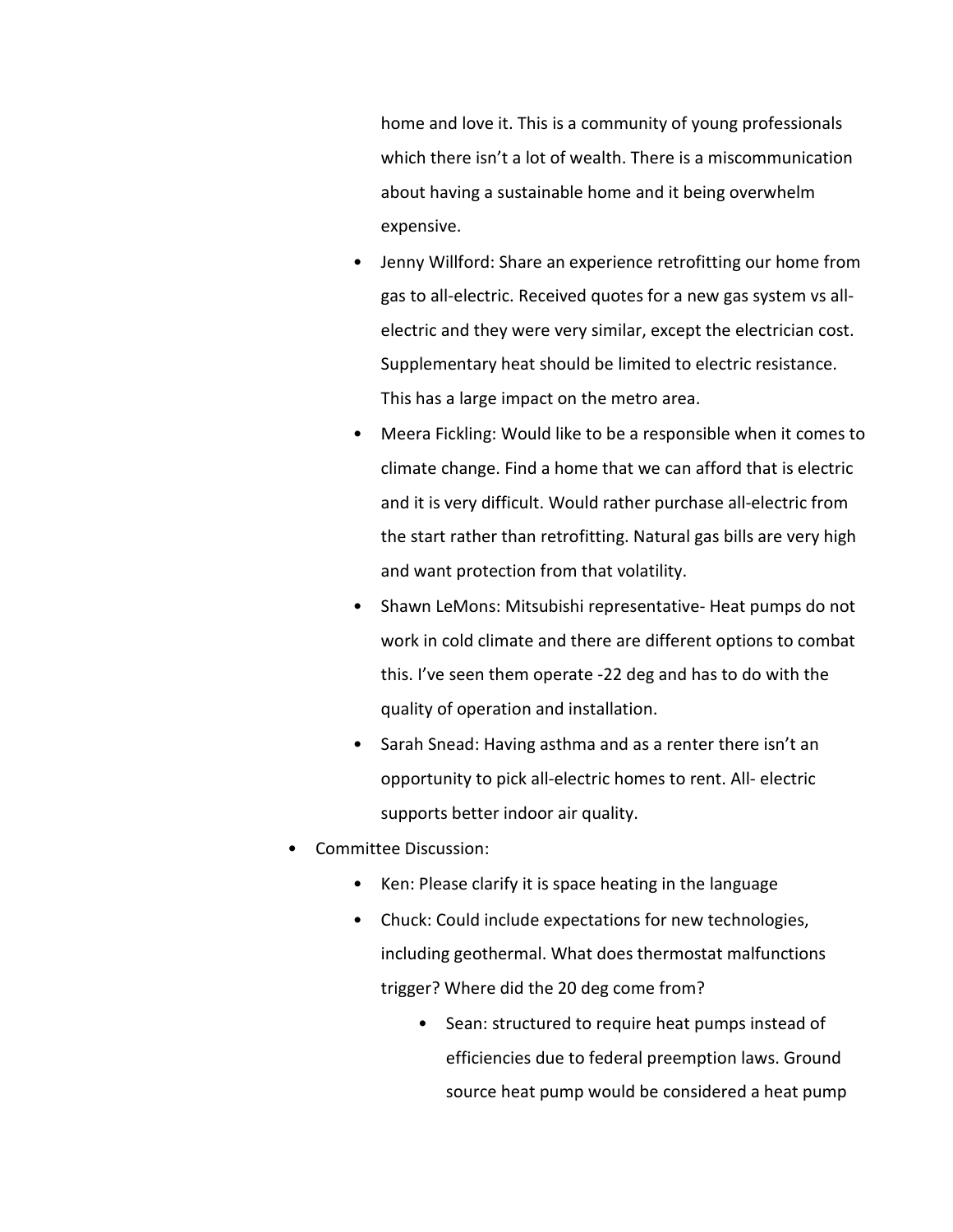through this proposal. For thermostat malfunctions, because depending on the thermostat, sometimes the fail safe is to turn on the supplementary heat. Want to make sure that a failsafe is allowed. For 20 deg, was identified as a handy threshold of 20 before it switches to supplementary heat.

- Eric: Want to understand more about the cost of installation. Why aren't people installing heat pumps if the costs are similar?
	- Christine: The reason we aren't seeing it take over the market is because of contractor familiarity with heat pumps and the rapid improvements of performance. Also for retrofits, it is pretty challenging because you may need a whole new duct system. Manufacturers and Xcel are working on this information lag. In new construction, there are savings from not having the gas connection which was nearing \$3,000 in savings. You can make up costs over the operational energy use over time, but it is not dramatic.
- Eric: For those that want a gas cooktop, does that just negate or elongate the savings process?
	- Sean: Yes, but due to the market factors they can muddy the waters on this proposal. Electric heating from a first cost standpoint without the market factors, the contractors can add a premium. Without the infrastructure savings, electric can still be cheaper, but dependent on the contractor.
- Aaron: Be cautious of what we codify because the Xcel rebates can only be for what goes above code requirements. In other words, those rebates may not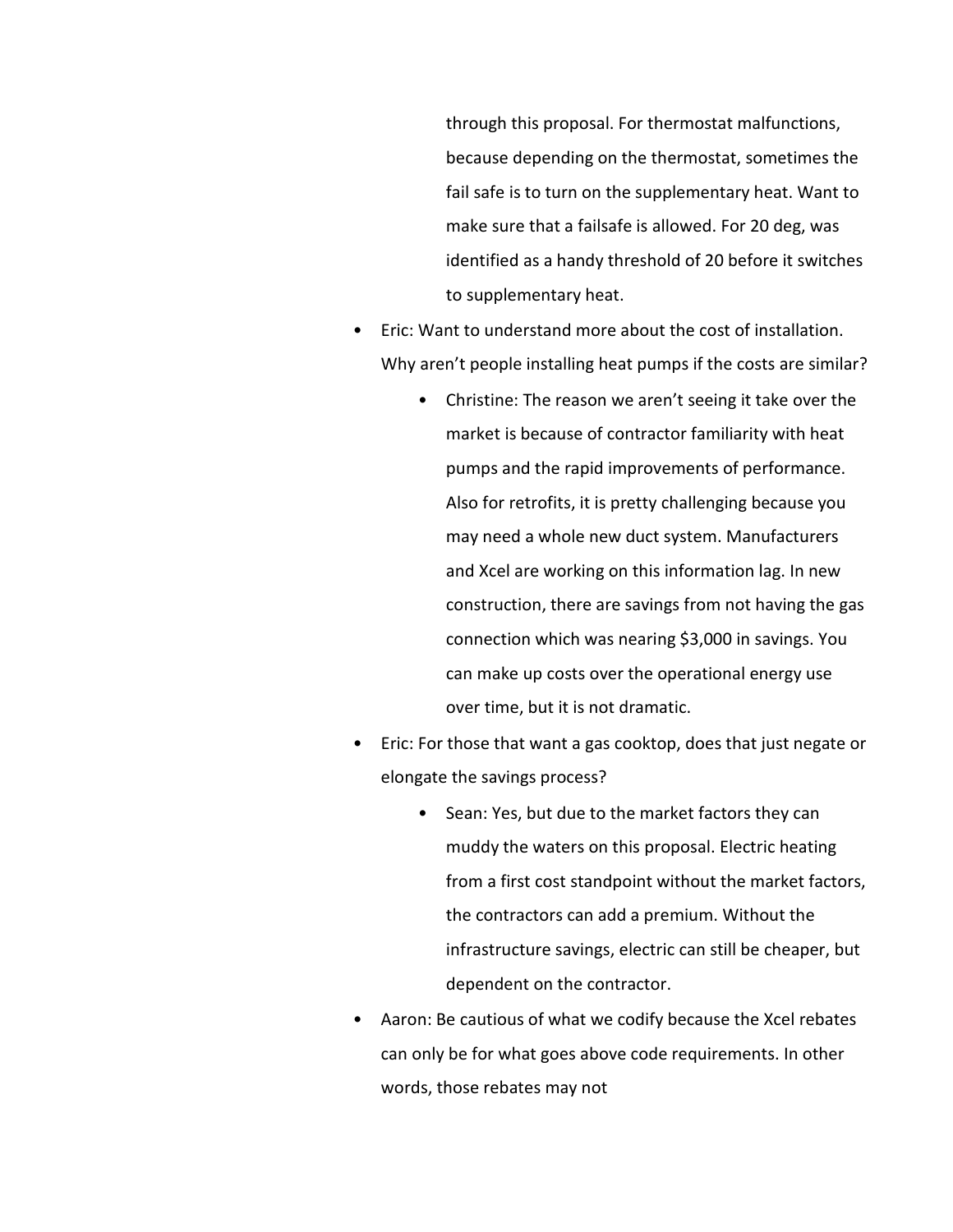- Christine: This proposal does not specific a efficiency, where as Xcel's rebate do. So incentivization can come from an increase in efficiency
- Chuck: We should not support having fossil fuel back up. The reasonable backup to have would be for electric, we do not want to incentivize gas. Solar thermal is an exception, but that will only cover part of the load but push that gas is not allowed. 20 deg is high to switch to a backup, more reasonable to have 5 degrees.
	- Solar thermal exception was just to allow solar thermal but the backup would have to be a heat pump. 20 deg is the result of stakeholder considerations. If the committee wants to lower that point, then that is perfectly reasonable. Supplemental gas was included to allow for large volume homes due to not being able to meet the load with heat pumps alone.
- Cold climate heat pumps are now available in commercials but there is a larger upfront cost.
- Christy: Does CASR want to speak to Bulk purchase agreements and what else is being done to combat that increase in cost.
	- Tom: Stakeholder engagement meetings to advise what to incentivize. Opportunity areas include working with local distributers and bulk purchase agreements. Trainings are being provided to heat pump installers and sales people.
- Elizabeth: Same concerns for the commercial code. Does not only apply to single family, but it applies to dwelling units as well. I don't think we should be putting the blame on the local contractors. There are so many things that go into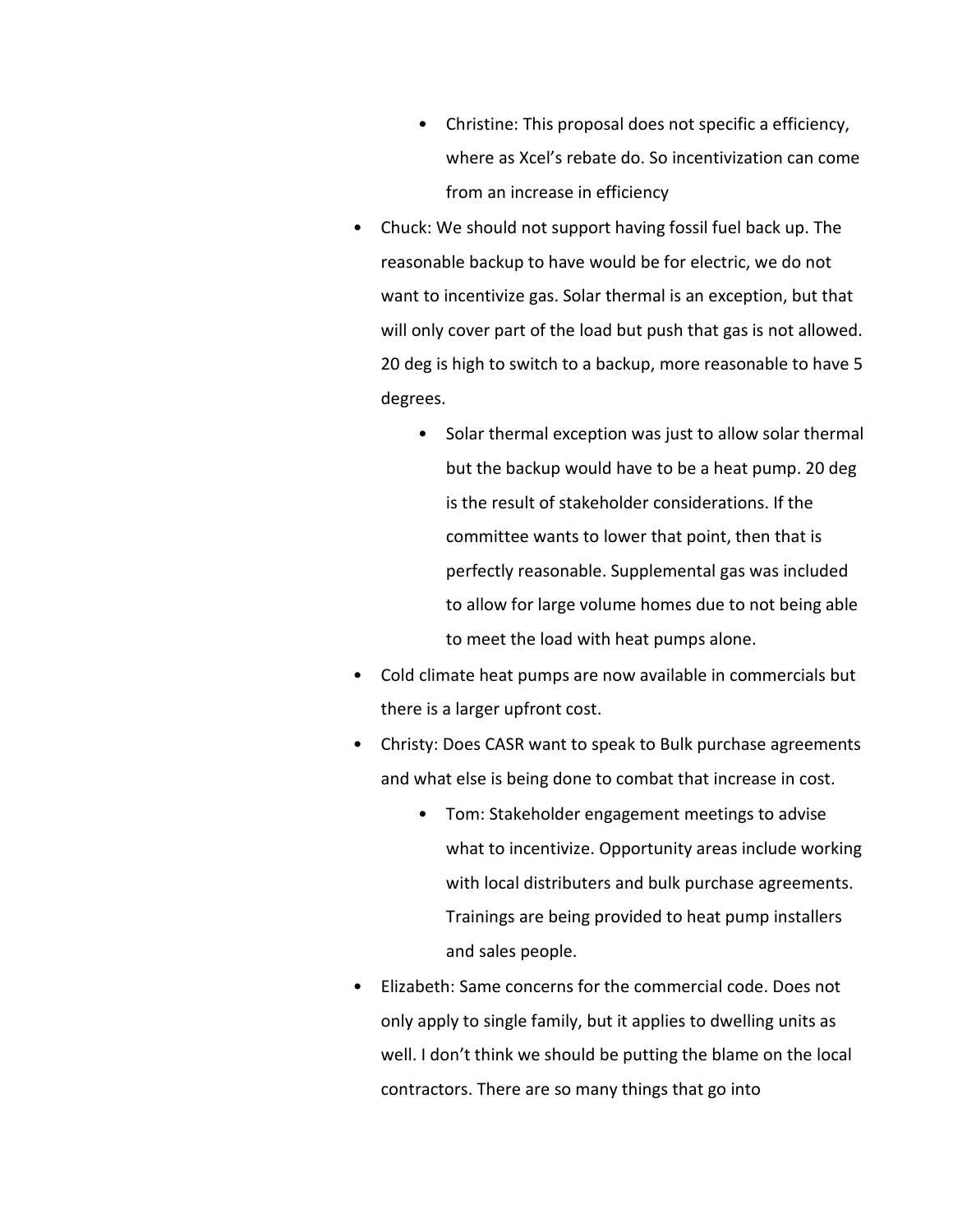consideration outside of just equipment. Is 1000 watts for an exception fair for a dwelling unit or single family home? Mandating this could potentially remove Xcel rebates.

- Nathan Kahre: In SF and townhomes projects from going to a traditional gas equipment to a heat pump. The inclusion of high rise MF was under the commercial code, will this continue for the 2021?
	- Christy: The baseline does include the definition for residential homes.
	- How many R3 and R4 building types are there?
		- Small compared to overall residential data but don't have specific numbers.
- Antonio: These could be constantly running so the volume needs to be taken into considerations.
	- Sean: Only applies to new buildings so no duct system would need to be provide. This only requires a code level heat pump while Xcel provides incentive above codes.
	- Aaron: Would be able to incentive higher efficient heat pumps. Would not change rebate structure just for Denver, but the plan for rebates is submitted every two years.
	- R503 for alteration, and energize Denver doesn't technically apply, but they would need to comply with that requirement.
		- This is specifically for new buildings. Potential for just additional clarification and the intent is fully carried through.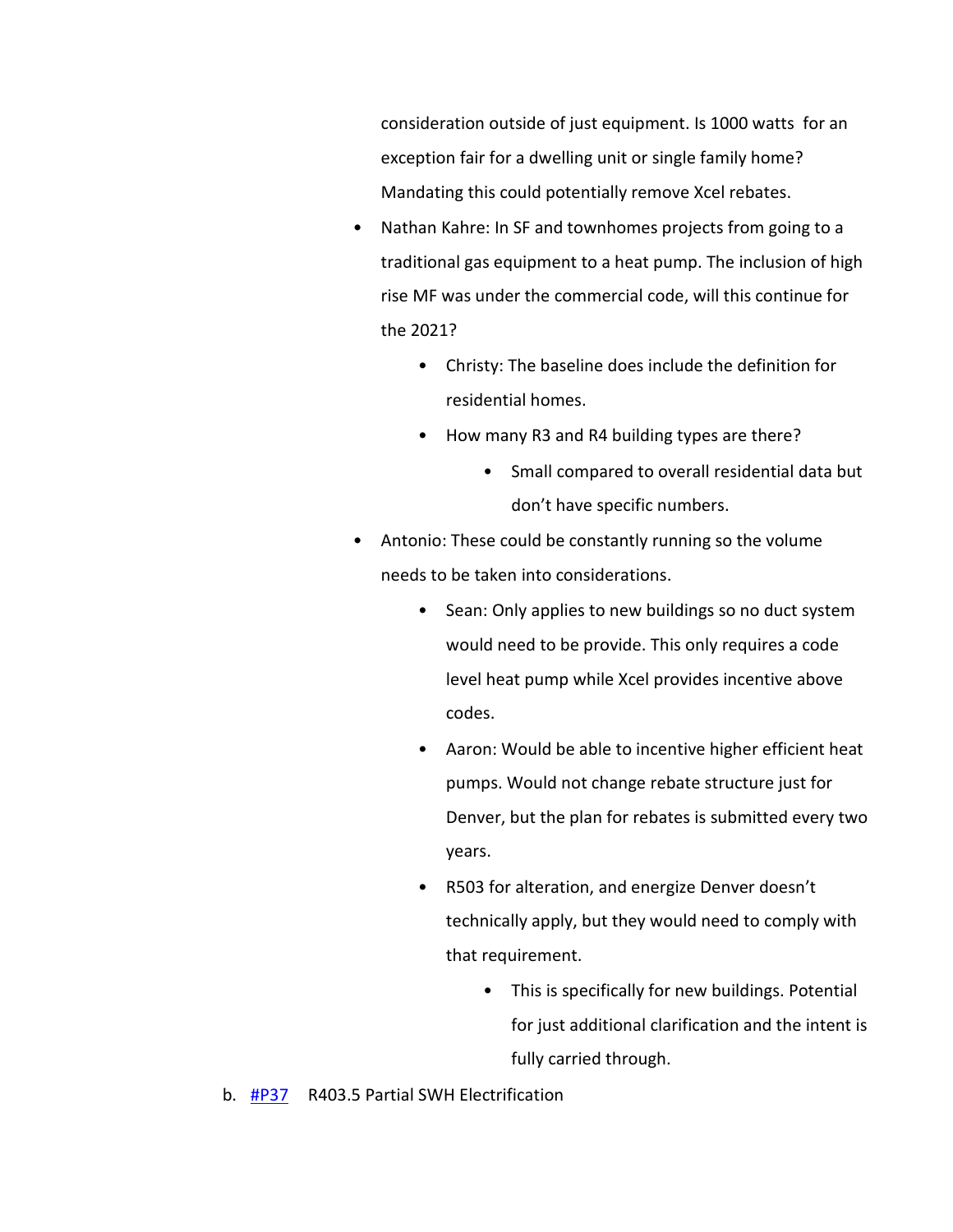- Committee Discussion:
	- Nathan: Would the proponent be interested in an exception for small tight spaces less than 1200 sqft?
		- Christine: Could be considered
		- Courntey: Is 1200 sqft the right threshold?
			- Sean: Dialing what the right threshold would be something we would want to use the building department data.
			- Chuck: Should be based more on the capability or volume needed by the water heater itself.
	- Why are we exempting snow and ice melt systems?
		- For clarity purposes. No you don't need to use a heat pump system for snow and ice melt systems.
	- Chuck K: Purpose should be to get off fossil fuels and we want to electrify in the most efficient way possible. Solar thermal system would need a backup of electric resistance? Not sure the tank size is the appropriate metric.
		- Only the solar thermal system is exempted, not the backup.
	- Eric: The additional volume necessary for a heat pump water heater. Andalso the sound of a water heater.
		- That will be a larger consideration for smaller homes. It is similar to a refrigerator level of noise.
	- Chuck: How does this apply to instantaneous water heater?
		- Sean: That would be allowed but it is not a practical loophole. Can address if it is a concern by changing storage threshold to a kbtuh threshold.
	- Nathan: The sound concern is a large issue due to the vibrations and it can be minimized but education for installers is needed.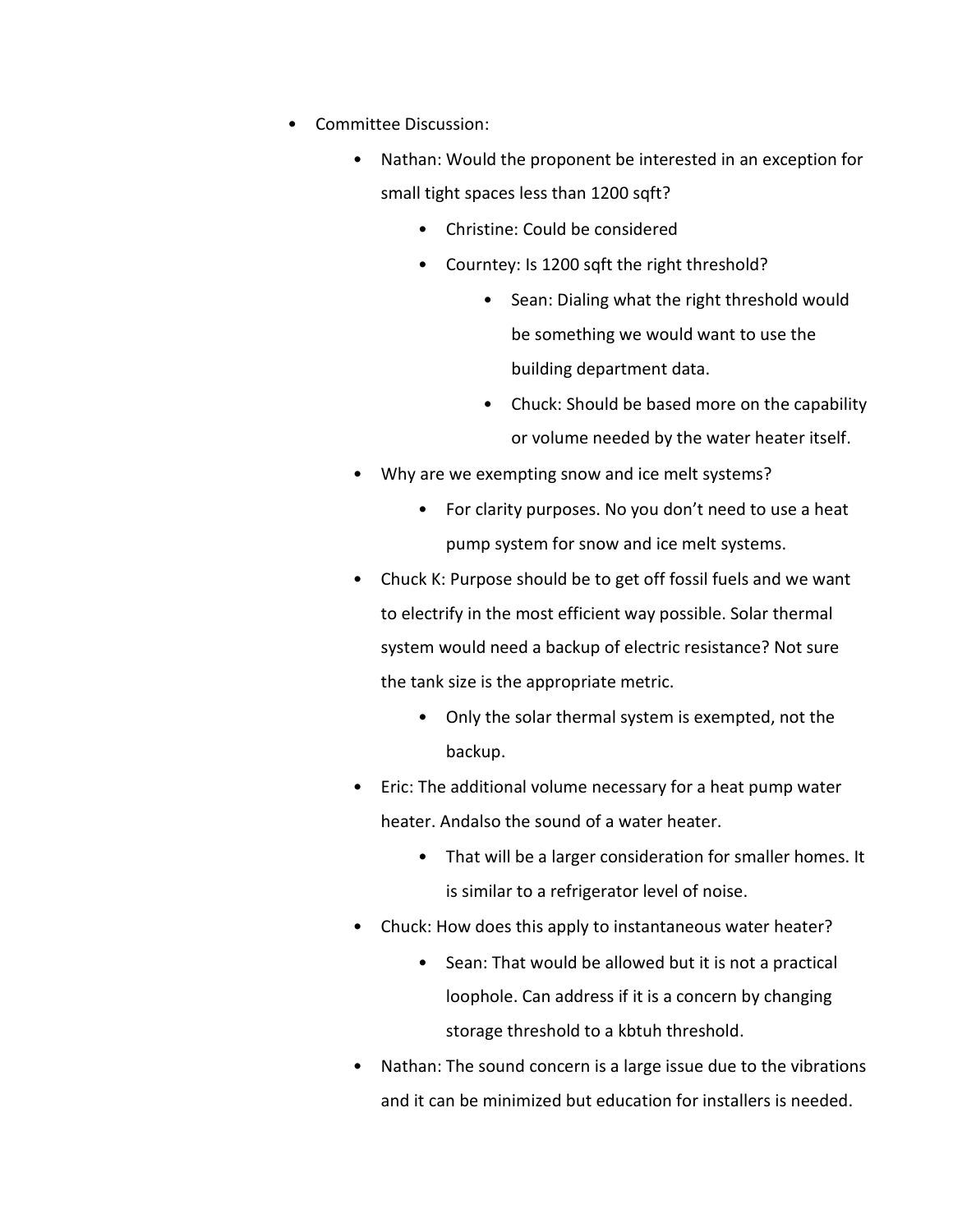- Antonio: the research I've found goes up to 40-60 decibels. Does we have any stats on north facing units? Run time should be considered.
	- Sean: Not aware, the water itself is going to run the same amount because it is a conditioned space. If it is unconditioned space, that may be different when considering orientation.
- Courtney: How does the committee feel about the intent of these proposals?
	- Heat pump: 4 for
	- Heat pump water heater: 8 for
- Elizabeth: Support the concept but still provides the option through R408 and C406 and it keeps the door open through potential incentives
- Nathan: Has this been any other consideration on the efficiency requirements?
	- Sean: Proposals would need to be modified to mandate electrification
- Chuck: Unless we have mandatory requirements, we are not going to see change fast enough. Rather than make it incentivized based, make it mandatory with exceptions brought up by the committee
- Antonio: Second Elizabeth, should give citizens options, not obligation
- Ashleigh: Echoing Elizabeth and would like access to all the cost data, need to understand the numbers moving forward being someone who builds affordable housing.
- Elizabeth: There is a way to guarantee heat pump is the path forward is by increasing efficiency of gas equipment.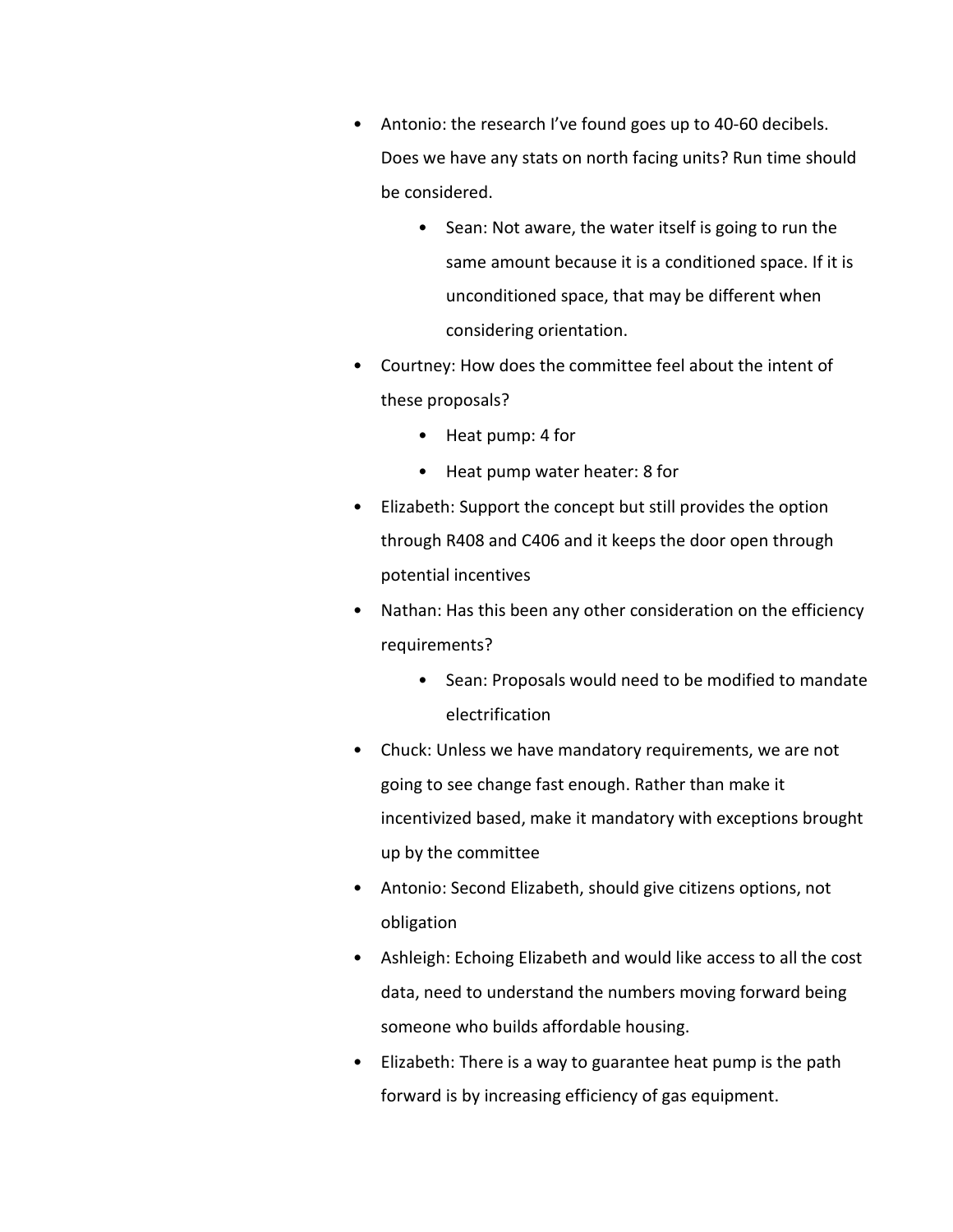- Ken: One out for the group to consider is pushing up the gallon mark to 30 gallons, but it does provide the power necessary for a retrofit down the line.
- **4.** Discussion and voting on **IECC/DBC and DGC** 
	- a. [#31](https://www.denvergov.org/files/assets/public/community-planning-and-development/documents/ds/building-codes/code-adoption/amendment-proposals/iecc/iecc_r406_res.pdf) R406 Energy Rating Index Compliance (NON-VOTING)
		- Committee Discussion:
			- Mike Walton: Why did we eliminate thermal envelope backstops?
				- Robby: It is not needed because of the ERI score becomes the backstop which requires comparable envelope requirements and mechanical systems.
			- Nathan: This will be linked to the ANSI 301 standard, what year?
				- Robby: The 2021 IECC in the appendix chapter has all of the listings and version of the standards. Currently referencing the 2019 version. 2022 is about to be published which the city may want to consider at a later point.
			- Chuck K: Are renewables allowed to be used to meet the requirement?
				- Robby: Only 5% of onsite renewable are allowed to be considered. ERI is designed to consider all systems. The lowest you can go is 35-40 ERI then the rest would need to be met by renewables. We do not want to tradeoff a poor performing envelope.
			- Mike Walton: Seems like there is some inequality between the two performance choices
				- Sean: The 77 % that calibrates both pathways in R406 and the proposed R408.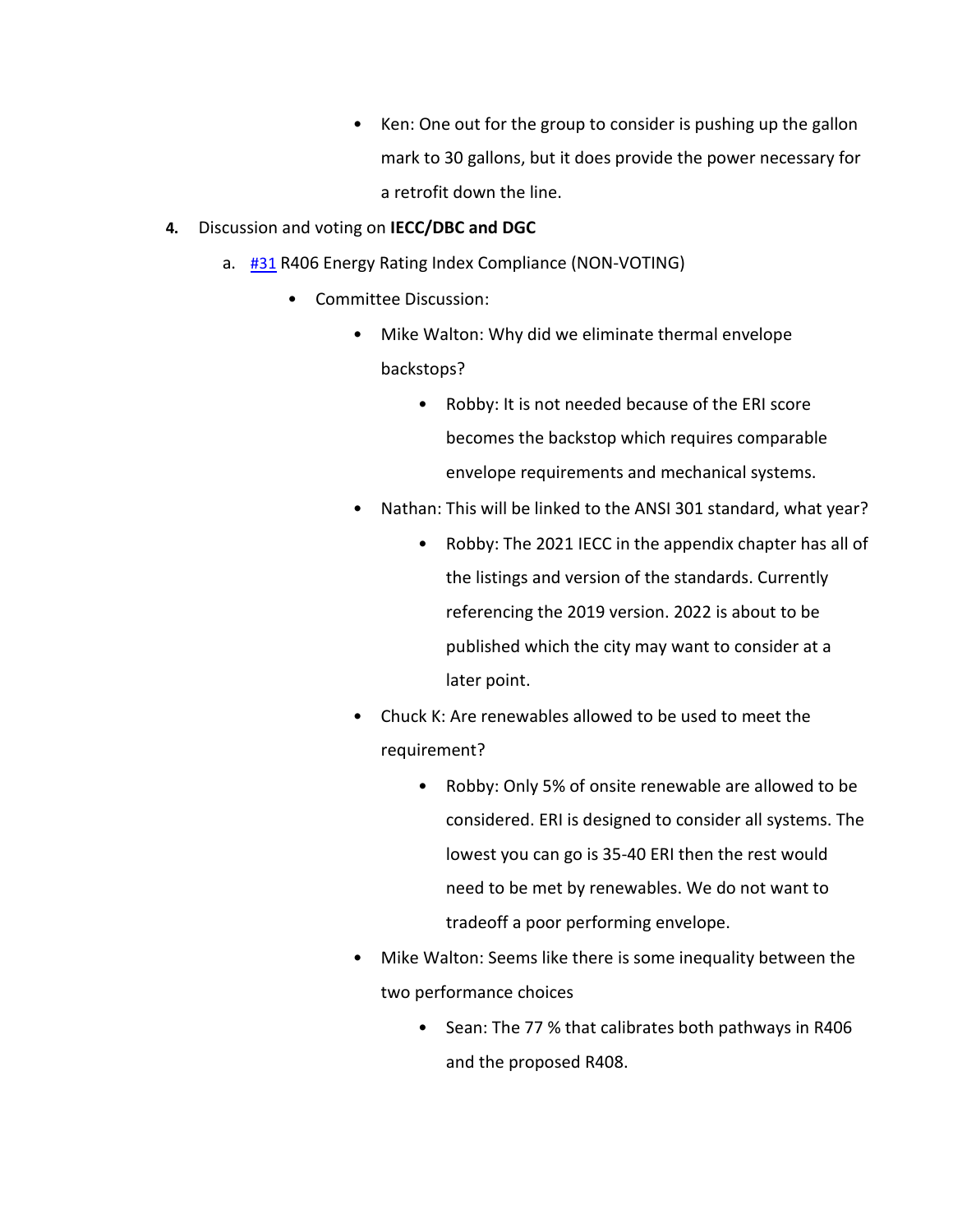- b. [#47](https://www.denvergov.org/files/assets/public/community-planning-and-development/documents/ds/building-codes/code-adoption/amendment-proposals/iecc/47_iecc_r408_option-2.pdf) R408 Additional Efficiency Options
	- Committee Questions:
		- Mike Walton: Isn't the standard reference design getting more restrictive, are we double dipping?
			- Robby: The percentage would need to be calibrated for R405 and the percentage in R406. Would also need to account for whatever goes into the main body of the code. Might need to lower the credit values dependent on the main value of the code.

## **QUORUM LOST at 4:40pm**

- c. C406 related proposals
	- [#10](https://www.denvergov.org/files/assets/public/community-planning-and-development/documents/ds/building-codes/code-adoption/amendment-proposals/dgc/10-c406.2.5-remove-c406-credit-limit-for-premium-cooling.pdf) Remove Credit limit for premium cooling
	- [#12](https://www.denvergov.org/files/assets/public/community-planning-and-development/documents/ds/building-codes/code-adoption/amendment-proposals/dgc/12-c406.9-premium-air-tightness-credit-option.pdf) Premium Air tightness
		- Chuck K: With this likely not being the end of pandemics, we might increase the ACH. The airflow direction in a building would be considered, any considerations for direction?
			- Robby: Air tightness is important from a efficiency prescriptive but ventilation is key from a health prescriptive. We want to gain control of the airflow in the building. Ventilation would be considered in a different proposal.
			- John: Displacement ventilation systems would be a potential option for addressing COVID concerns. As people move to DOAS system, they include a little buffer.
			- Chuck B: There are not any specific code amendments for the IMC committee
	- [#16](https://www.denvergov.org/files/assets/public/community-planning-and-development/documents/ds/building-codes/code-adoption/amendment-proposals/iecc/16_iecc_c406.8_enhanced-envelope-ua-credit.pdf) Enhanced Envelop UA